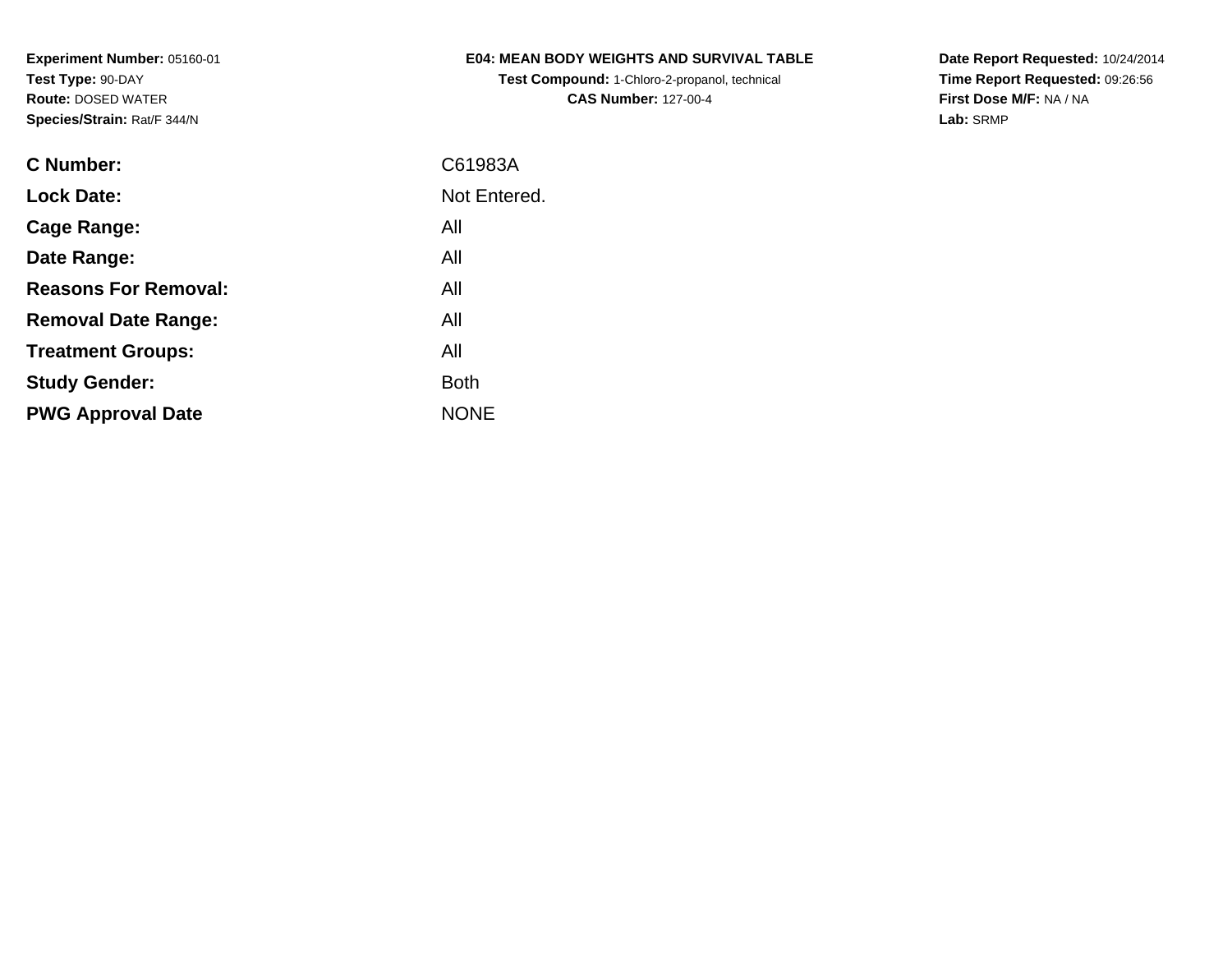# **E04: MEAN BODY WEIGHTS AND SURVIVAL TABLE**

**Test Compound:** 1-Chloro-2-propanol, technical

**CAS Number:** 127-00-4

**Date Report Requested:** 10/24/2014**Time Report Requested:** 09:26:56**First Dose M/F:** NA / NA**Lab:** SRMP

# **MALE**

| <b>DAY</b>         | <b>VEHICLE MALE</b> |    |       | 33 PPM MALE |    |       | 100 PPM MALE |    |       | 330 PPM MALE |    |
|--------------------|---------------------|----|-------|-------------|----|-------|--------------|----|-------|--------------|----|
|                    | WT(g)               | N  | WT(g) | % OF CNTL N |    | WT(g) | % OF CNTL N  |    | WT(g) | % OF CNTL N  |    |
|                    | 116.3               | 10 | 114.3 | 98.3        | 10 | 119.6 | 102.8        | 10 | 118.2 | 101.6        | 10 |
| 8                  | 154.0               | 10 | 154.8 | 100.5       | 10 | 159.1 | 103.3        | 10 | 156.6 | 101.7        | 10 |
| 15                 | 192.7               | 10 | 190.5 | 98.8        | 10 | 198.4 | 102.9        | 10 | 192.0 | 99.6         | 10 |
| 22                 | 229.2               | 10 | 227.2 | 99.1        | 10 | 235.4 | 102.7        | 10 | 229.8 | 100.3        | 10 |
| 29                 | 257.2               | 10 | 253.6 | 98.6        | 10 | 259.4 | 100.9        | 10 | 255.2 | 99.2         | 10 |
| 36                 | 281.2               | 10 | 276.7 | 98.4        | 10 | 280.9 | 99.9         | 10 | 278.0 | 98.9         | 10 |
| 43                 | 294.9               | 10 | 289.9 | 98.3        | 10 | 291.3 | 98.8         | 10 | 293.9 | 99.7         | 10 |
| 50                 | 313.7               | 10 | 309.3 | 98.6        | 10 | 308.5 | 98.4         | 10 | 308.3 | 98.3         | 10 |
| 57                 | 328.8               | 10 | 324.3 | 98.6        | 10 | 327.2 | 99.5         | 10 | 327.7 | 99.7         | 10 |
| 64                 | 342.9               | 10 | 336.0 | 98.0        | 10 | 340.2 | 99.2         | 10 | 338.7 | 98.8         | 10 |
| 71                 | 357.2               | 10 | 348.4 | 97.5        | 10 | 352.6 | 98.7         | 10 | 352.5 | 98.7         | 10 |
| 78                 | 368.3               | 10 | 358.5 | 97.3        | 10 | 363.5 | 98.7         | 10 | 364.9 | 99.1         | 10 |
| 85                 | 382.8               | 10 | 371.6 | 97.1        | 10 | 373.3 | 97.5         | 10 | 377.8 | 98.7         | 10 |
| TERM<br><b>SAC</b> | 378.9               | 10 | 376.6 | 99.4        | 10 | 377.0 | 99.5         | 10 | 385.1 | 101.6        | 10 |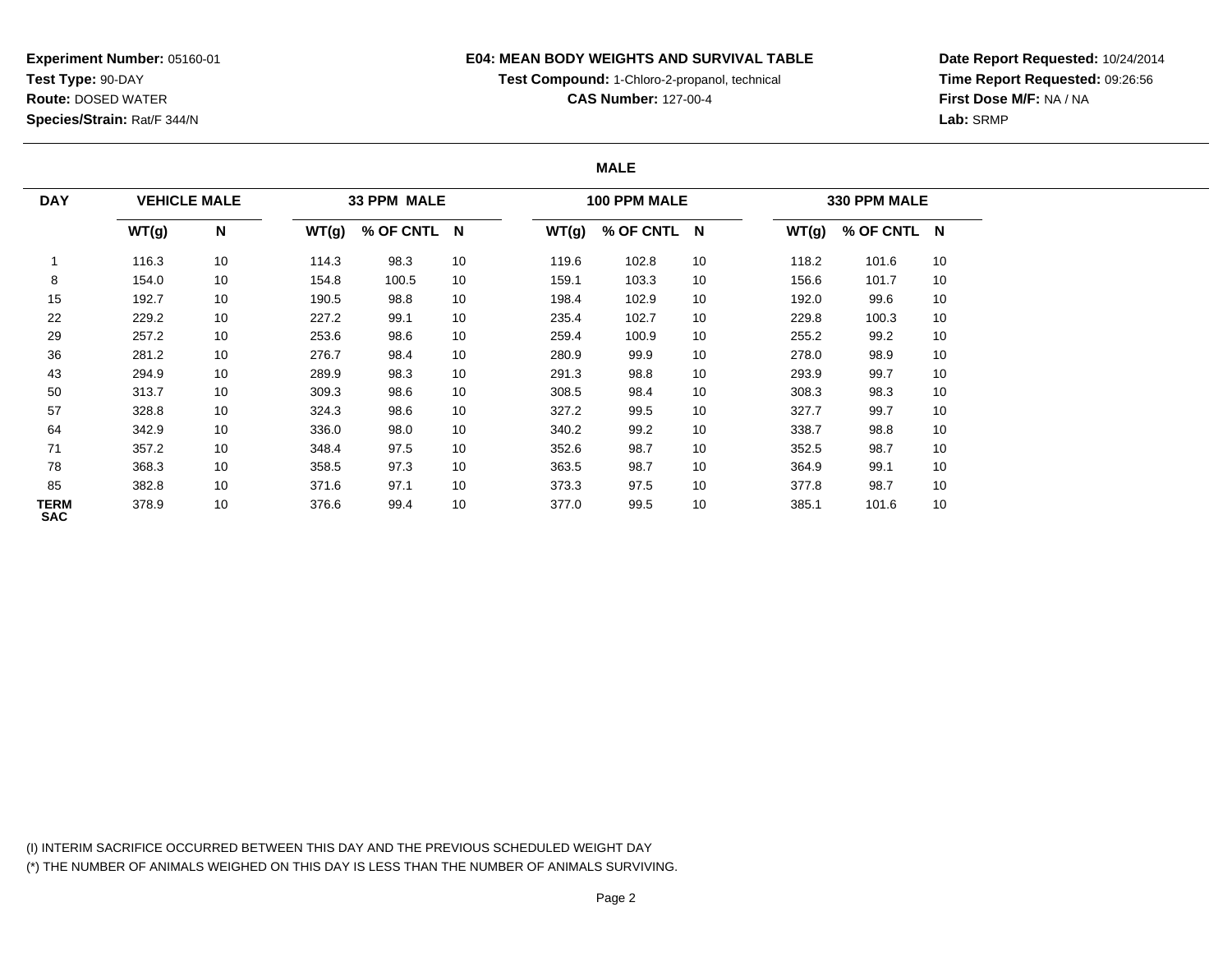# **E04: MEAN BODY WEIGHTS AND SURVIVAL TABLE**

**Test Compound:** 1-Chloro-2-propanol, technical

**CAS Number:** 127-00-4

**Date Report Requested:** 10/24/2014**Time Report Requested:** 09:26:56**First Dose M/F:** NA / NA**Lab:** SRMP

#### **MALE**

| <b>DAY</b>                |       | 1000 PPMMALE |    |       | 3300 PPMMALE |    |
|---------------------------|-------|--------------|----|-------|--------------|----|
|                           | WT(g) | % OF CNTL N  |    | WT(g) | % OF CNTL N  |    |
|                           | 114.8 | 98.7         | 10 | 116.1 | 99.9         | 10 |
| 8                         | 150.3 | 97.6         | 10 | 125.6 | 81.6         | 10 |
| 15                        | 188.5 | 97.8         | 10 | 154.9 | 80.4         | 10 |
| 22                        | 225.3 | 98.3         | 10 | 180.2 | 78.6         | 10 |
| 29                        | 253.0 | 98.4         | 10 | 205.3 | 79.8         | 10 |
| 36                        | 272.9 | 97.0         | 10 | 224.3 | 79.8         | 10 |
| 43                        | 289.6 | 98.2         | 10 | 240.9 | 81.7         | 10 |
| 50                        | 306.4 | 97.7         | 10 | 254.8 | 81.2         | 10 |
| 57                        | 322.5 | 98.1         | 10 | 270.6 | 82.3         | 10 |
| 64                        | 335.7 | 97.9         | 10 | 281.6 | 82.1         | 10 |
| 71                        | 350.9 | 98.2         | 10 | 291.3 | 81.5         | 10 |
| 78                        | 360.9 | 98.0         | 10 | 300.6 | 81.6         | 10 |
| 85                        | 373.0 | 97.5         | 10 | 312.0 | 81.5         | 10 |
| <b>TERM</b><br><b>SAC</b> | 382.8 | 101.0        | 10 | 322.4 | 85.1         | 10 |

\*\*\*END OF MALE DATA\*\*\*

(I) INTERIM SACRIFICE OCCURRED BETWEEN THIS DAY AND THE PREVIOUS SCHEDULED WEIGHT DAY(\*) THE NUMBER OF ANIMALS WEIGHED ON THIS DAY IS LESS THAN THE NUMBER OF ANIMALS SURVIVING.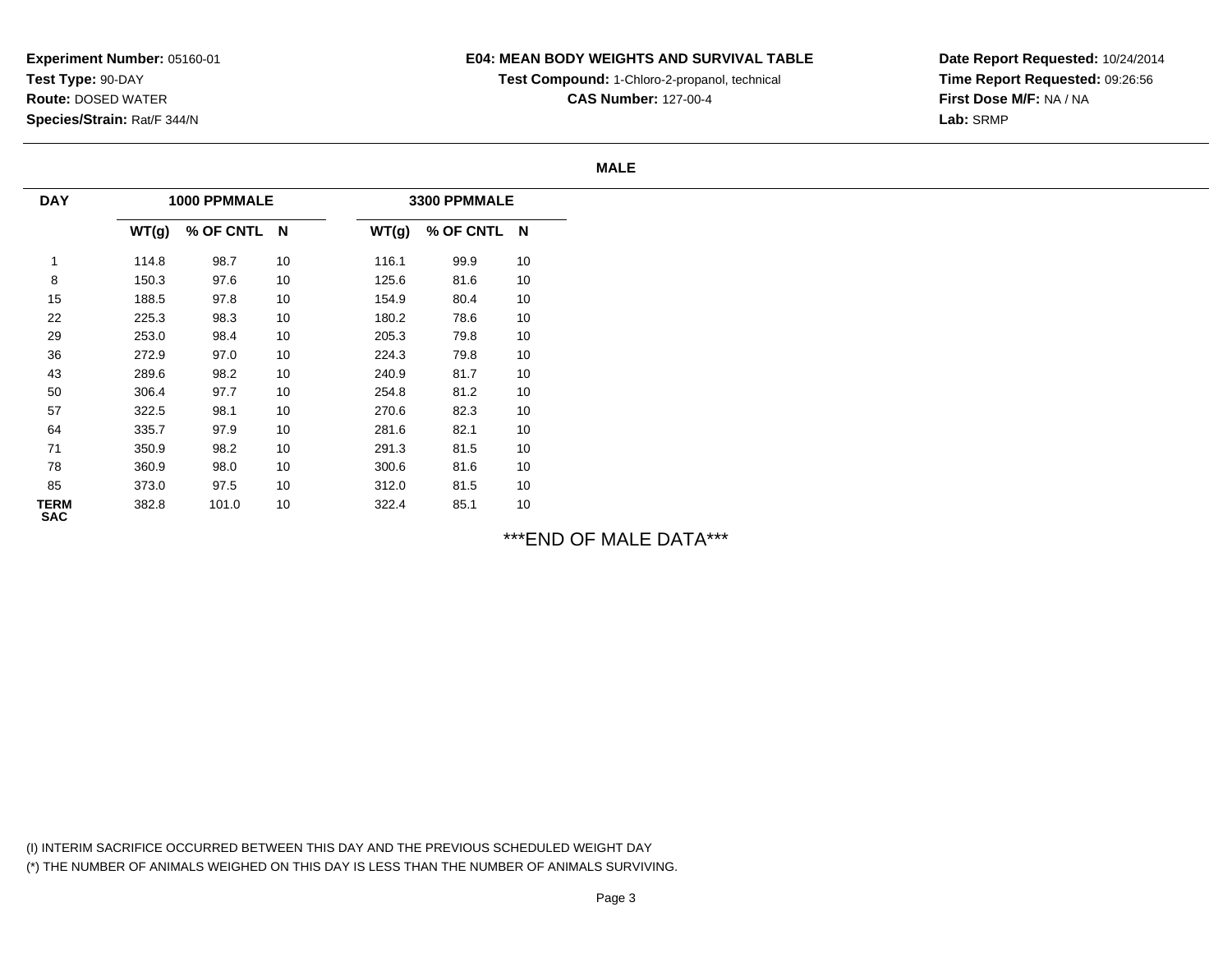## **E04: MEAN BODY WEIGHTS AND SURVIVAL TABLE**

**Test Compound:** 1-Chloro-2-propanol, technical

**CAS Number:** 127-00-4

**Date Report Requested:** 10/24/2014**Time Report Requested:** 09:26:56**First Dose M/F:** NA / NA**Lab:** SRMP

## **FEMALE**

| <b>DAY</b>                |       | <b>VEHICLE FEMALE</b> |       | <b>33 PPM FEMALE</b> |    |       | <b>100 PPM FEMALE</b> |    |       | 330 PPM FEMALE |    |
|---------------------------|-------|-----------------------|-------|----------------------|----|-------|-----------------------|----|-------|----------------|----|
|                           | WT(g) | N                     | WT(g) | % OF CNTL N          |    | WT(g) | % OF CNTL N           |    | WT(g) | % OF CNTL N    |    |
|                           | 103.4 | 10                    | 103.1 | 99.7                 | 10 | 102.7 | 99.3                  | 10 | 100.6 | 97.3           | 10 |
| 8                         | 123.4 | 10                    | 125.4 | 101.7                | 10 | 125.5 | 101.7                 | 10 | 124.0 | 100.5          | 10 |
| 15                        | 138.9 | 10                    | 139.5 | 100.4                | 10 | 141.7 | 102.0                 | 10 | 138.2 | 99.5           | 10 |
| 22                        | 156.1 | 10                    | 155.9 | 99.9                 | 10 | 158.1 | 101.3                 | 10 | 155.7 | 99.8           | 10 |
| 29                        | 168.4 | 10                    | 166.3 | 98.7                 | 10 | 169.0 | 100.4                 | 10 | 165.8 | 98.4           | 10 |
| 36                        | 179.0 | 10                    | 174.2 | 97.3                 | 10 | 179.6 | 100.3                 | 10 | 174.4 | 97.4           | 10 |
| 43                        | 183.7 | 10                    | 179.1 | 97.5                 | 10 | 186.1 | 101.3                 | 10 | 179.6 | 97.7           | 10 |
| 50                        | 189.9 | 10                    | 186.5 | 98.2                 | 10 | 193.2 | 101.7                 | 10 | 186.0 | 97.9           | 10 |
| 57                        | 194.2 | 10                    | 187.4 | 96.5                 | 10 | 193.8 | 99.8                  | 10 | 187.2 | 96.4           | 10 |
| 64                        | 203.8 | 10                    | 196.4 | 96.4                 | 10 | 204.5 | 100.4                 | 10 | 197.8 | 97.1           | 10 |
| 71                        | 208.1 | 10                    | 202.0 | 97.1                 | 10 | 209.6 | 100.7                 | 10 | 202.8 | 97.5           | 10 |
| 78                        | 212.4 | 10                    | 204.6 | 96.3                 | 10 | 212.8 | 100.2                 | 10 | 205.0 | 96.5           | 10 |
| 85                        | 211.1 | 10                    | 208.8 | 99.0                 | 10 | 212.1 | 100.5                 | 10 | 204.9 | 97.1           | 10 |
| <b>TERM</b><br><b>SAC</b> | 212.3 | 10                    | 206.5 | 97.2                 | 10 | 218.1 | 102.7                 | 10 | 208.5 | 98.2           | 10 |